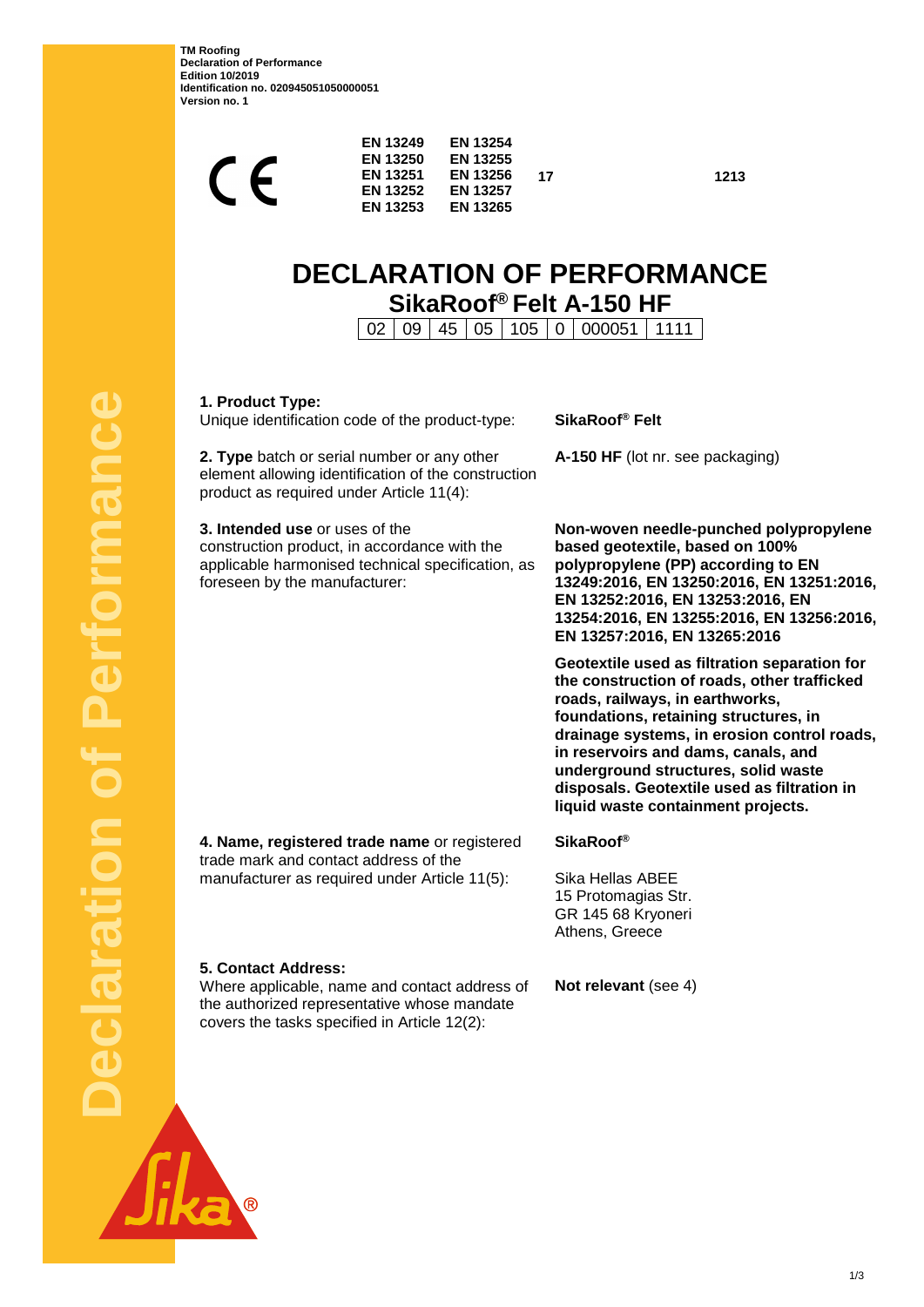## **6. AVCP:**

System or systems of assessment and verification of constancy of performance of the construction product as set out in CPR, Annex V:

### **7. Notified body:**

In case of the declaration of performance concerning a construction product covered by a harmonised standard:

# **1213**

**System 2+**

Notified factory production control certification body No. 1213 performed the initial inspection of the manufacturing plant and of factory production control and the continuous surveillance, assessment and evaluation of factory production control and issued the certificate of conformity of the factory production control (FPC) 7051.

#### **8. Notified body:**

In case of the declaration of performance concerning a construction product for which a European Technical Assessment has been issued:

# **Not relevant** (see 7)

#### **9. Declared performance**

| <b>Essential</b><br>characteristics              | Performance                                                                                                                           | <b>Test Standard</b>          | <b>Harmonized Technical</b><br><b>Specification</b>                                                                                                                    |
|--------------------------------------------------|---------------------------------------------------------------------------------------------------------------------------------------|-------------------------------|------------------------------------------------------------------------------------------------------------------------------------------------------------------------|
| Tensile Strength,                                | 11,0 kN/m (- 1,5)                                                                                                                     | EN ISO 10319                  | EN 13249:2016<br>EN 13250:2016<br>EN 13251:2016<br>EN 13252:2016<br>EN 13253:2016<br>EN 13254:2016<br>EN 13255:2016<br>EN 13256:2016<br>EN 13257:2016<br>EN 13265:2016 |
| transversal<br><b>Tensile Strength,</b>          |                                                                                                                                       |                               |                                                                                                                                                                        |
| longitudinal                                     | 10,5 kN/m (- 1,3)                                                                                                                     | EN ISO 10319                  |                                                                                                                                                                        |
| Elongation at break,<br>transversal              | 80% (±16%)                                                                                                                            | EN ISO 10319                  |                                                                                                                                                                        |
| <b>Elongation at break,</b><br>longitudinal      | 80% (±16%)                                                                                                                            | EN ISO 10319                  |                                                                                                                                                                        |
| <b>Static Puncture (CBR</b><br>test)             | 1.700 N (-10 %)                                                                                                                       | <b>EN ISO 12236</b>           |                                                                                                                                                                        |
| <b>Dynamic perforation</b><br>(cone drop test)   | 20,0 mm (±3,5 mm)                                                                                                                     | <b>EN ISO 13433</b>           |                                                                                                                                                                        |
| <b>Pyramid puncture</b>                          |                                                                                                                                       | EN 14574                      |                                                                                                                                                                        |
| <b>Characteristic opening</b><br>size            | 100 µm (±20)                                                                                                                          | EN ISO 12956                  |                                                                                                                                                                        |
| <b>Water permeability</b><br>normal to the plane | $95$ I(s m <sup>2</sup> ) (-30)                                                                                                       | EN ISO 11058                  |                                                                                                                                                                        |
| Water flow in the plane<br>(20 kPa, i=1)         | 4,0 $*$ 10 <sup>-6</sup> m <sup>2</sup> /s (-1,7 $*$ 10 <sup>-6</sup> )                                                               | EN ISO 12958                  |                                                                                                                                                                        |
| <b>Weathering resistance</b>                     | To be covered within 1 month<br>after installation                                                                                    | EN 12224                      |                                                                                                                                                                        |
| <b>Oxidation resistance</b>                      | Durable in natural soil with<br>4 <ph<9 and="" soil="" temperature<br="">&lt;25 °C for a minimum of 100<br/>years service life</ph<9> | <b>EN ISO 13438</b><br>met. A |                                                                                                                                                                        |
| Dangerous substances                             | Less than required by national<br>regulations in EU Member<br>states                                                                  |                               |                                                                                                                                                                        |